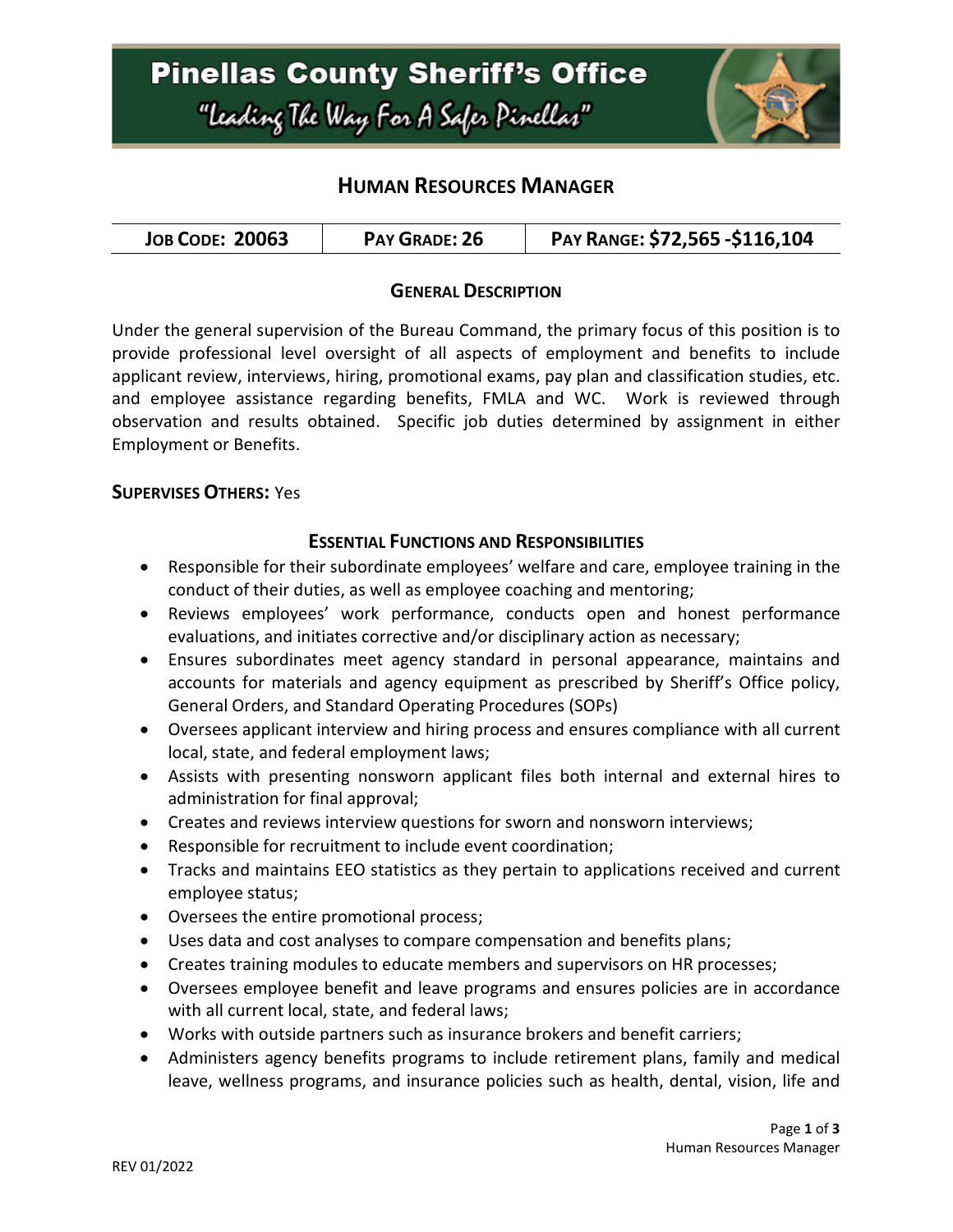

disability insurance;

- Manages enrollment and onboarding for agency members, retirees and new hires;
- Oversees employee compensation and job descriptions to ensure pay is fair and equitable to essential functions and responsibilities;
- Administers the performance management program
- Manages day-to-day operations of the assigned area; develops and implements administrative policies, procedures, and guidelines to ensure operational efficiency and effective administration of assigned personnel;
- Plans and recommends new systems and procedures to improve operations;
- Coordinates with other departments/sections within the agency and externally to ensure communication and service efficiencies; interprets and explains requirements, regulations, and procedures;
- Prepares, or assists in the preparation, of the annual budget, monitors status of allocated funds, and controls expenses;
- Provides supervision, guidance, training, and motivation to assigned personnel, evaluates performance, and initiates corrective action as needed;
- Participates in Sheriff's Office recruitment and community relations activities as directed.

Regular and reliable attendance is required as an essential function of the position.

This position is considered essential and, in the event of an emergency or natural disaster, will be required to report to work.

This list is not intended to be all-inclusive and you may not be responsible for every item listed. The employer reserves the right to assign additional functions and responsibilities as necessary.

## **QUALIFICATIONS**

- Graduation from an accredited college or university with a Bachelor's Degree in Business Administration, Public Administration or related field AND three (3) years' related experience AND two (2) years' supervisory experience OR
- Six (6) years' experience in Human Resources with two (2) years' supervisory experience
- Or equivalent combination of education and experience
- Must possess a valid Florida driver's license
- Consideration for this position requires a credit check

## **KNOWLEDGE, SKILLS, AND ABILITIES**

• Ability to create reports, respond to surveys, create statistical summaries, and to write and revise policies, letters memos, etc.